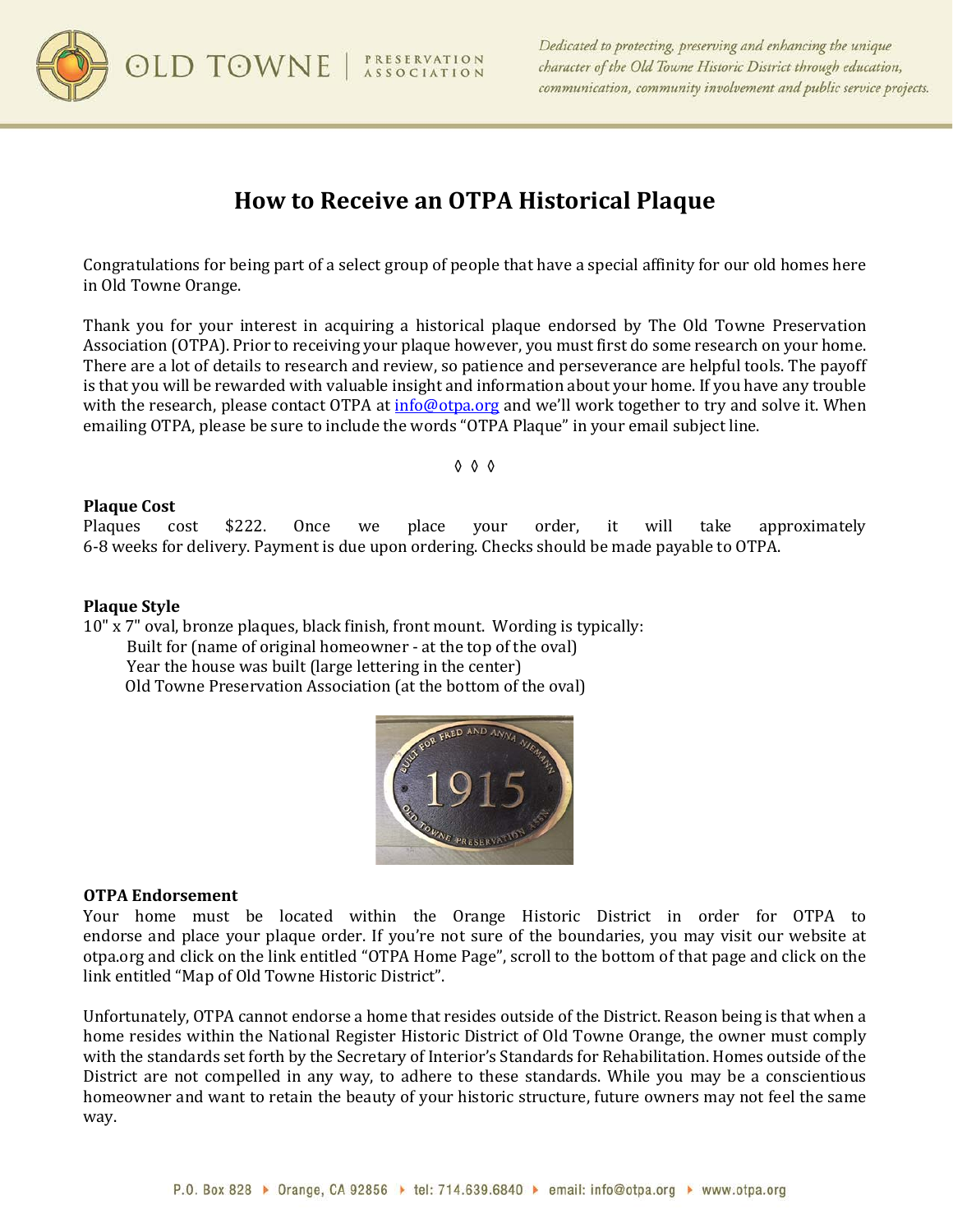**OLD TOWNE** | *PRESERVATION* 



# **Research Steps – Quick Overview**

- Step 1 Organizing yourself and gathering your home's legal description information
- Step 2 Orange Main Library: get names of people who lived at your address
- Step 3 Orange City Clerk: using names, locate tax rolls & find out when property value increased (i.e. when house was built)
- Step 4 Santa Ana Courthouse: locate original deed to your property (doesn't pinpoint when a house was constructed, though)\*
- Step 5 You now have original owner's name and year of construction, and are ready to order

\* You might not have to do Step 4 if you're lucky enough to have gotten the actual owner's name from the directories, although you might still want to so that you can have a copy of the original deed to your property.

*Ready to begin your research? Let's go!*

# **Researching Your Home**

A notebook or journal in which to consolidate your findings will be very helpful.

**STEP 1** – Write down the following information and take it with you as you begin your research:<br>a) th

- the exact legal description of your property from your escrow or property tax statement (this is not the parcel number);
- b) the subdivision name (if any);<br>c) block letter and lot number.
- block letter and lot number.

# *Example:* **Bonnie Brae Tract, Block B, Lot 6**

- The escrow statement and/or property tax statement usually state the year the house was built, however, this information may not be accurate. There have been cases in which the year stated on the property tax rolls is off by up to four years. Should you, in your research, discover that your home is not as old as you had thought, we encourage you, out of respect for historical accuracy, to list the correct year of your house on your plaque.
- In certain cases, accurate information simply may not be available or may not even exist. However, in most cases the information *is* available, and we believe you will derive a deeper satisfaction from acquiring a plaque for your home if you know every effort has been made to verify the year of construction and acquaint yourself with the original owner.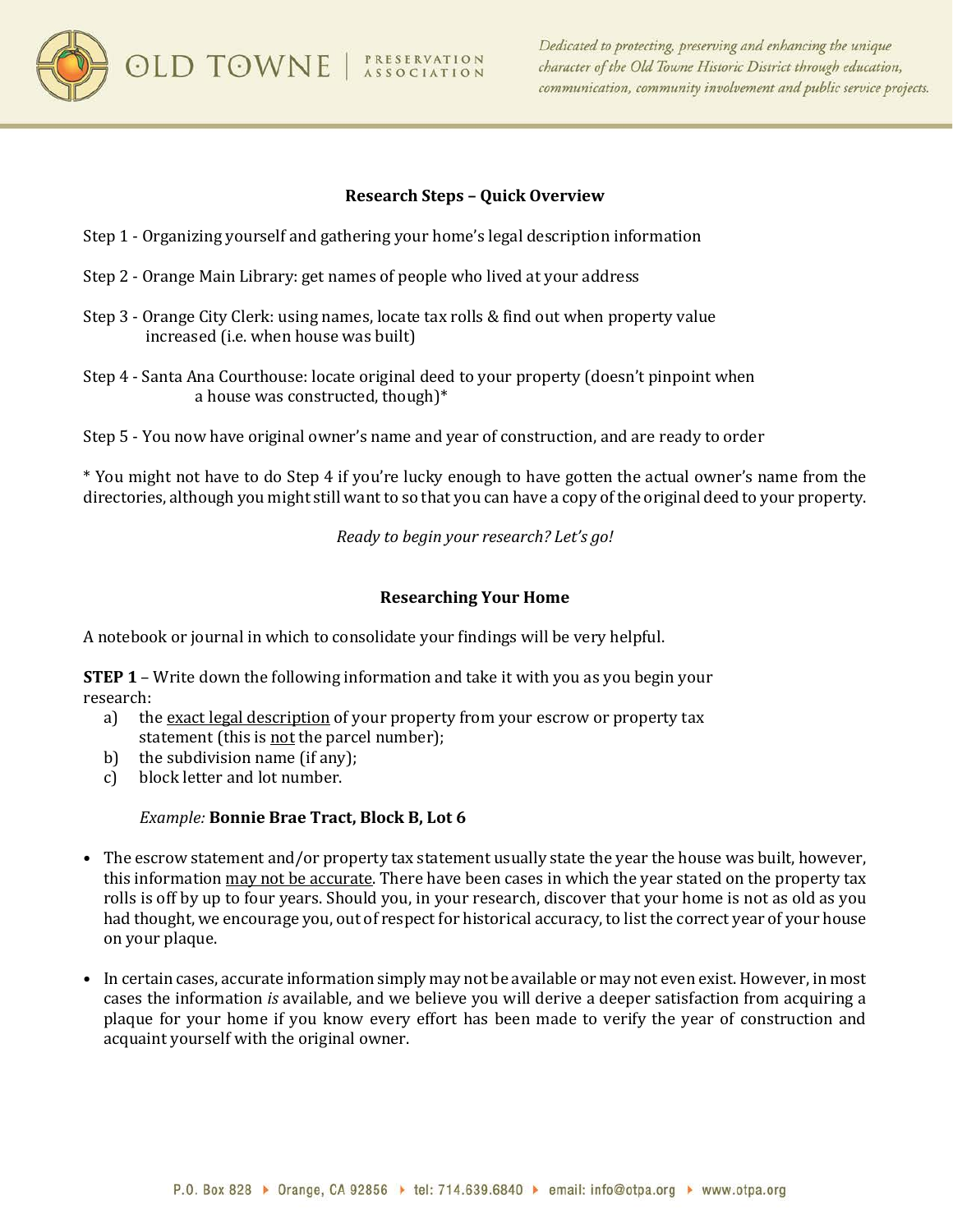

**STEP 2** – Go to Orange's Main Library. You need some names to work with -- hopefully names of the owners of your house.

• Go to the Orange Public Library located on Chapman Ave. between Shaffer & Center Streets to search through the Orange City Directories. These directories are similar to phone books, except without phone numbers since phones didn't exist way back when. The reference librarians will help you find the directory you need. Some of the directories are indexed by street address – "Householder Guides", some have kindly been cross-indexed (some haven't). Look for your street and house number. The people listed, however, may not be the original owner/builder, but this will give you some names to work with. If you have to, start with your own escrow statement and work backwards. It helps to have as many names as possible.

**STEP 3** – Once you are confident you now have the name(s) of actual owners of your home, i.e., those who would have paid the property taxes, you can now investigate using the would have paid the property taxes, you can now investigate using the Tax Assessment Books located at the Orange City Clerk's Office, Orange City Hall on Chapman Avenue.

- You **must make an appointment** to see the books. Call 714.744.5500. The books are located in "The Vault". They are by year, name of property owner, and identified with the legal description of your property as it reads on the escrow statement.
- A good indication of when a house was built on the vacant property will be when there is a substantial (substantial in 1910 could mean \$500) increase under "Improvements". Bear in mind that the assessed value will probably not match the actual cost of the house. You should check the year prior, to make sure your house isn't older than stated on your records, and in the interest of accuracy.

**STEP 4** – Time to head over to the Santa Ana Courthouse, County Recorder's Office. Note: This step is for hard-core research junkies (please see the Note at the end of this section re: Chris Jepsen).

• The County Record's Office is located in Building 12, Civic Center Plaza Dr., on the SW corner of Broadway & Civic Center Dr., NW corner of Santa Ana Blvd. and Ross St. Public parking is available off of Ross or Flower. Phone number: 714.834.2500

# Room 106, Real Property Deeds.

This step may not be necessary. But a trip to the archives at the Old Courthouse should not be missed for anyone fascinated with the origins of Orange and the romance of living in a historic home.

• You may be able to save time by first looking for the earliest name you located at the library. *But remember, the deed has to have the same property description listed on your escrow papers*. Many original Orange residents owned multiple properties. If this doesn't yield a result fairly quickly, you will want to start working backwards in time from your escrow statement. The documents you want to look at are the Deeds (there are many other types of documents recorded), with the names of the "Grantee" = Buyer, and "Grantor" = Seller. When you have the Seller's name, you can then find their deed to get the name of the previous owner, and so on.